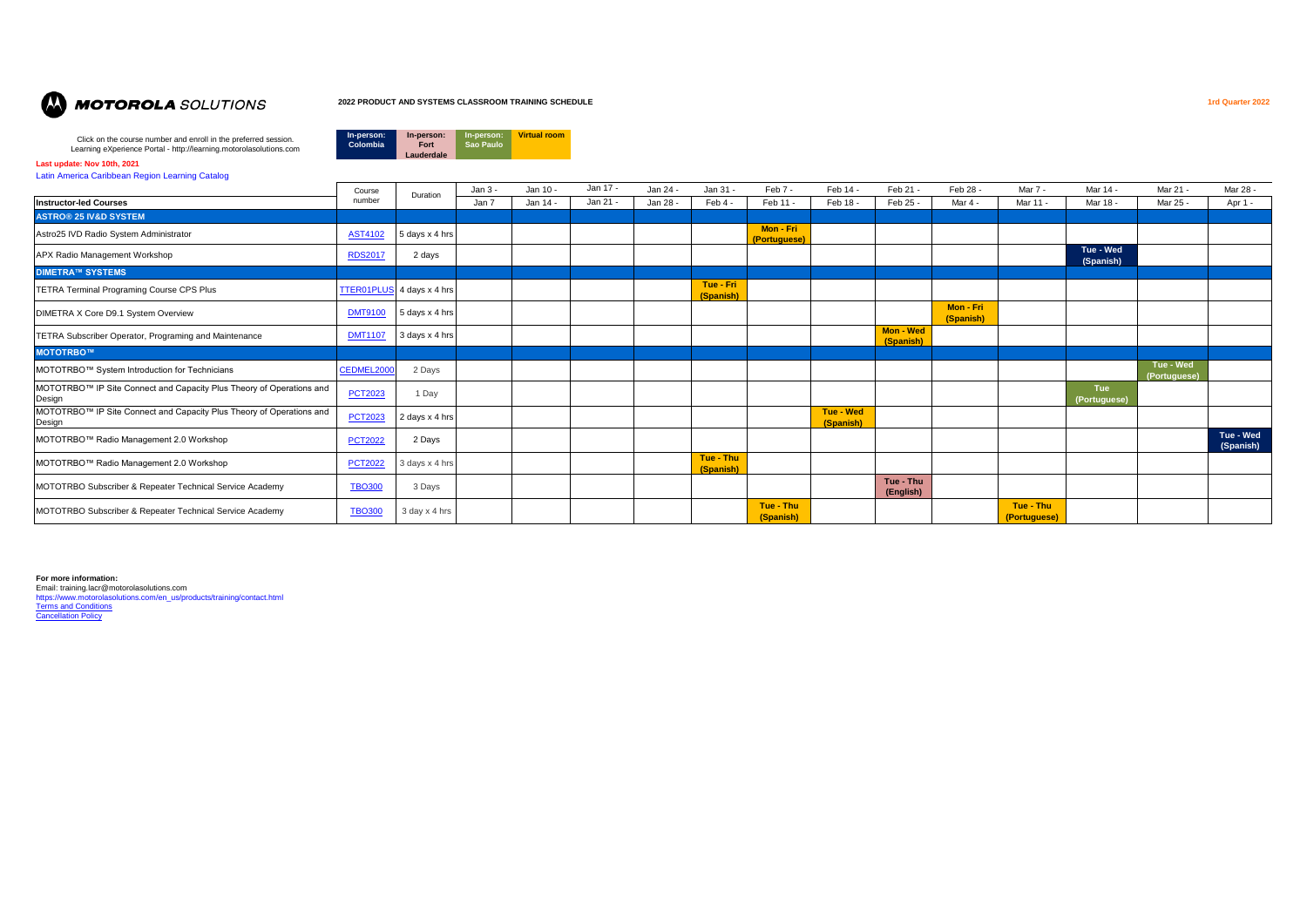

#### **2022 PRODUCT AND SYSTEMS CLASSROOM TRAINING SCHEDULE 2rd Quarter 2022**

**In-person: Sao Paulo**

**Virtual room**

**In-person: Fort Lauderdale**

**In-person: Colombia**

Click on the course number and enroll in the preferred session. Learning eXperience Portal - http://learning.motorolasolutions.com

**Last update: March 22nd, 2022**

[Latin America Caribbean Region Learning Catalog](https://learning.motorolasolutions.com/catalog/60178enus)

| <u> Latin America Canbbean Region Learning Catalog</u>                     |                |               |                           |          |                        |                        |                         |                                |                           |                        |          |                           |                        |                           |                           |
|----------------------------------------------------------------------------|----------------|---------------|---------------------------|----------|------------------------|------------------------|-------------------------|--------------------------------|---------------------------|------------------------|----------|---------------------------|------------------------|---------------------------|---------------------------|
|                                                                            | Course         | Duration      | Apr 4 -                   | Apr 11 - | Apr 18 -               | Apr 25 -               | May 2 -                 | May 9 -                        | May 16 -                  | May 23 -               | May 30 - | Jun 6 -                   | Jun 13 -               | Jun 20 -                  | Jun 27 -                  |
| <b>Instructor-led Courses</b>                                              | number         |               | Apr 8                     | Apr 15 - | Apr 22 -               | Apr 29 -               | May 6 -                 | May 13 -                       | May 20 -                  | May 27 -               | Jun 3 -  | Jun 10 -                  | Jun 17 -               | Jun 24 -                  | Jul $1 -$                 |
| <b>ASTRO® 25 IV&amp;D SYSTEM</b>                                           |                |               |                           |          |                        |                        |                         |                                |                           |                        |          |                           |                        |                           |                           |
| ASTRO® 25 IV&D Radio System Administrator Workshop                         | <b>AST4102</b> | 5 day x 5 hrs |                           |          |                        |                        |                         |                                |                           |                        |          |                           |                        |                           | Mon - Fri<br>(Portuguese) |
| <b>DIMETRA™ SYSTEMS</b>                                                    |                |               |                           |          |                        |                        |                         |                                |                           |                        |          |                           |                        |                           |                           |
| DIMETRA™ X Core D9.1 Configuration and Administration Workshop             | <b>DMT9101</b> | 5 day x 4hrs  |                           |          |                        | Mon - Fri<br>(Spanish) |                         |                                |                           |                        |          |                           |                        |                           |                           |
| Integrated Terminal Management (Remote Programming)                        | <b>DMT1050</b> | 2 day x 4 hrs |                           |          |                        |                        |                         |                                |                           |                        |          | Wed - Thu<br>(Portuguise) |                        |                           |                           |
| MOTOTRBO™                                                                  |                |               |                           |          |                        |                        |                         |                                |                           |                        |          |                           |                        |                           |                           |
| MOTOTRBO™ System Introduction for Technicians                              | CEDMEL2000     | 3 dys x 5 hrs |                           |          |                        |                        |                         |                                | Wed - Fri<br>(Portuguese) |                        |          |                           |                        | Mon - Wed<br>(Portuguese) |                           |
| Site Installation Practices Workshop R56                                   | <b>NST925</b>  | 4 day         |                           |          |                        |                        |                         |                                |                           |                        |          | Tue - Fri<br>(Spanish)    | Mon - Thu<br>(Spanish) |                           |                           |
| MOTOTRBO Capacity Max Design & Deploy                                      | <b>PCT2010</b> | 5 days        |                           |          |                        |                        |                         | Mon - Fri<br>(Spanish)         | Mon - Fri<br>(Spanish)    |                        |          |                           |                        |                           |                           |
| Emerging Sales Solutions for DMR / Soluciones de Ventas Emergentes DMR     | <b>PCT0099</b> | 3 day x 5 hrs | Tue - Thu<br>(Spanish)    |          | Wed - Fri<br>(Spanish) | Tue - Thu<br>(Spanish) |                         | Wed - Fri<br>(Spanish)         |                           |                        |          |                           |                        |                           |                           |
| Emerging Sales Solutions for DMR / Soluciones de Ventas Emergentes DMR     | <b>PCT0099</b> | 2 day         |                           |          |                        |                        |                         |                                |                           |                        |          |                           | Mon - Tue<br>(Spanish) |                           |                           |
| MOTOTRBO Top Gun                                                           | <b>PCT1100</b> | 2 day x 4 hrs | Wed - Thu<br>(Portuguise) |          |                        |                        |                         | Mon-Thu / Wed-Thu<br>(Spanish) |                           | Tue - Wed<br>(Spanish) |          |                           |                        |                           |                           |
| MOTOTRBO Top Gun                                                           | <b>PCT1100</b> | 1 day         |                           |          |                        |                        | Wed<br>(Spanish)        |                                | <b>Mon</b><br>(Portugues  |                        |          | Mon / Thu<br>(Spanish)    | Fri<br>(Spanish)       |                           |                           |
| MOTOTRBO IP Site Connect and Capacity Plus Theory of Operations and Design | <b>PCT2023</b> | 2 day x 4 hrs | Wed - Thu<br>(Spanish)    |          |                        | Mon - Tue<br>(Spanish) |                         |                                |                           |                        |          |                           | Mon - Tue<br>(Spanish) |                           |                           |
| MOTOTRBO IP Site Connect and Capacity Plus Theory of Operations and Design | <b>PCT2023</b> | 1 day         |                           |          |                        |                        | <b>Thu</b><br>(Spanish) |                                |                           |                        |          |                           |                        |                           |                           |
| MOTOTRBO IP Site Connect and Capacity Plus Systems Workshop                | <b>PCT3014</b> | 4 day         |                           |          | Mon - Thu<br>(Spanish) |                        |                         |                                |                           |                        |          |                           |                        |                           |                           |

#### **For more information:**

Email: training.lacr@motorolasolutions.com<br><u>[https://www.motorolasolutions.com/en\\_us/products/training/contact.html](https://www.motorolasolutions.com/en_us/products/training/contact.html)</u> [Terms and Conditions](https://learning.motorolasolutions.com/content/terms-and-conditions) **[Cancellation Policy](https://learning.motorolasolutions.com/content/cancellation-policy)**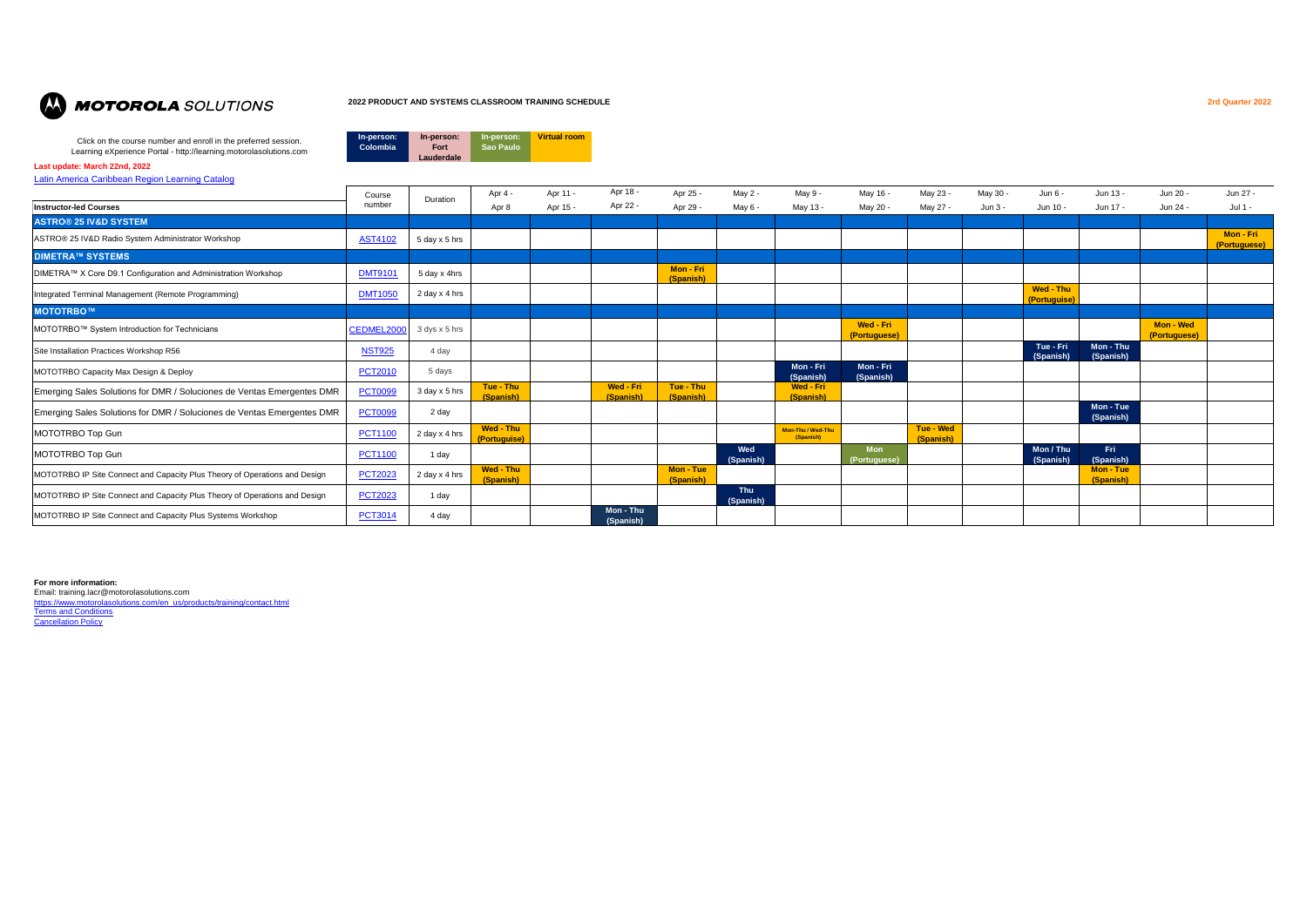

# **MOTOROLA** SOLUTIONS

### **2022 PRODUCT AND SYSTEMS CLASSROOM TRAINING SCHEDULE 3rd Quarter 2022**

Click on the course number and enroll in the preferred session. Learning eXperience Portal - http://learning.motorolasolutions.com



### [Latin America Caribbean Region Learning Catalog](https://learning.motorolasolutions.com/catalog/60178enus)

| Sep 19 -<br>Sep 26 - |
|----------------------|
| Sep 30 -<br>Sep 23 - |
|                      |
|                      |
|                      |
|                      |
|                      |
|                      |
|                      |
|                      |
|                      |
|                      |
|                      |
|                      |
|                      |
|                      |
|                      |
|                      |

**For more information:**

Email: training.lacr@motorolasolutions.com [https://www.motorolasolutions.com/en\\_us/products/training/contact.html](https://www.motorolasolutions.com/en_us/products/training/contact.html) **[Terms and Conditions](https://learning.motorolasolutions.com/content/terms-and-conditions) [Cancellation Policy](https://learning.motorolasolutions.com/content/cancellation-policy)**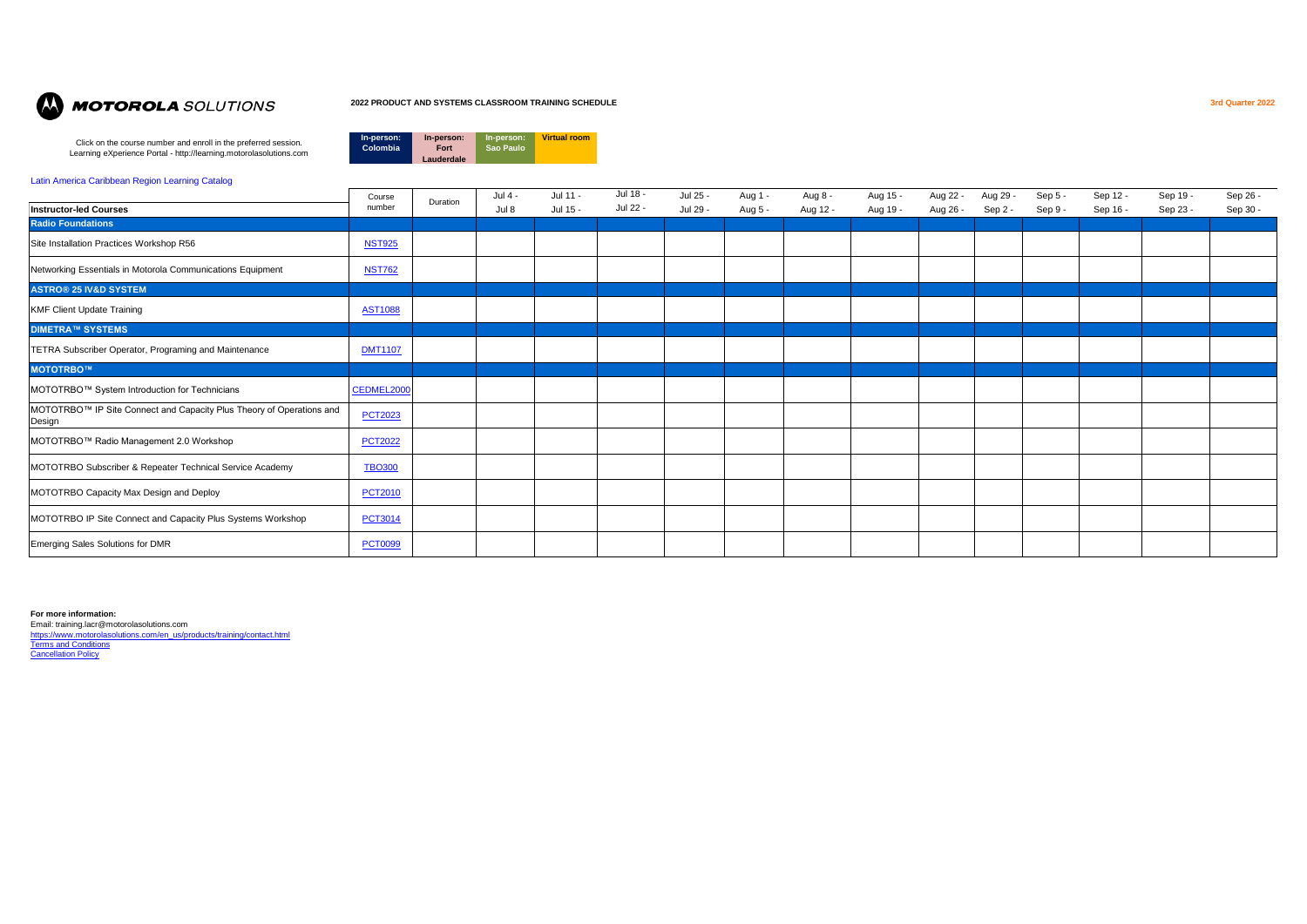

# **MOTOROLA** SOLUTIONS

### **2022 PRODUCT AND SYSTEMS CLASSROOM TRAINING SCHEDULE 4rd Quarter 2022**

Click on the course number and enroll in the preferred session. Learning eXperience Portal - http://learning.motorolasolutions.com



### [Latin America Caribbean Region Learning Catalog](https://learning.motorolasolutions.com/catalog/60178enus)

| Course<br>number | Oct 3 -  | Oct 10 - | Oct 17 - | Oct 24 - | Oct 31 -  | Nov 7 -  | Nov 14 - | Nov 21 - | Nov 28 - | $Dec 5 -$ | Dec 12 - | Dec 19 - | Dec 26 - |
|------------------|----------|----------|----------|----------|-----------|----------|----------|----------|----------|-----------|----------|----------|----------|
|                  | Oct 7    | Oct 14 - | Oct 21 - | Oct 28 - | Nov $4 -$ | Nov 11 - | Nov 18 - | Nov 25 - | Dec 2 -  | Dec 9 -   | Dec 16 - | Dec 23 - | Dec 30 - |
|                  |          |          |          |          |           |          |          |          |          |           |          |          |          |
| <b>NST925</b>    |          |          |          |          |           |          |          |          |          |           |          |          |          |
| <b>NST762</b>    |          |          |          |          |           |          |          |          |          |           |          |          |          |
|                  |          |          |          |          |           |          |          |          |          |           |          |          |          |
| <b>AST1088</b>   |          |          |          |          |           |          |          |          |          |           |          |          |          |
|                  |          |          |          |          |           |          |          |          |          |           |          |          |          |
| <b>DMT1107</b>   |          |          |          |          |           |          |          |          |          |           |          |          |          |
|                  |          |          |          |          |           |          |          |          |          |           |          |          |          |
| CEDMEL2000       |          |          |          |          |           |          |          |          |          |           |          |          |          |
| <b>PCT2023</b>   |          |          |          |          |           |          |          |          |          |           |          |          |          |
| <b>PCT2022</b>   |          |          |          |          |           |          |          |          |          |           |          |          |          |
| <b>TBO300</b>    |          |          |          |          |           |          |          |          |          |           |          |          |          |
| <b>PCT2010</b>   |          |          |          |          |           |          |          |          |          |           |          |          |          |
| <b>PCT3014</b>   |          |          |          |          |           |          |          |          |          |           |          |          |          |
| <b>PCT0099</b>   |          |          |          |          |           |          |          |          |          |           |          |          |          |
|                  | Duration |          |          |          |           |          |          |          |          |           |          |          |          |

**For more information:**

Email: training.lacr@motorolasolutions.com [https://www.motorolasolutions.com/en\\_us/products/training/contact.html](https://www.motorolasolutions.com/en_us/products/training/contact.html) **[Terms and Conditions](https://learning.motorolasolutions.com/content/terms-and-conditions) [Cancellation Policy](https://learning.motorolasolutions.com/content/cancellation-policy)**